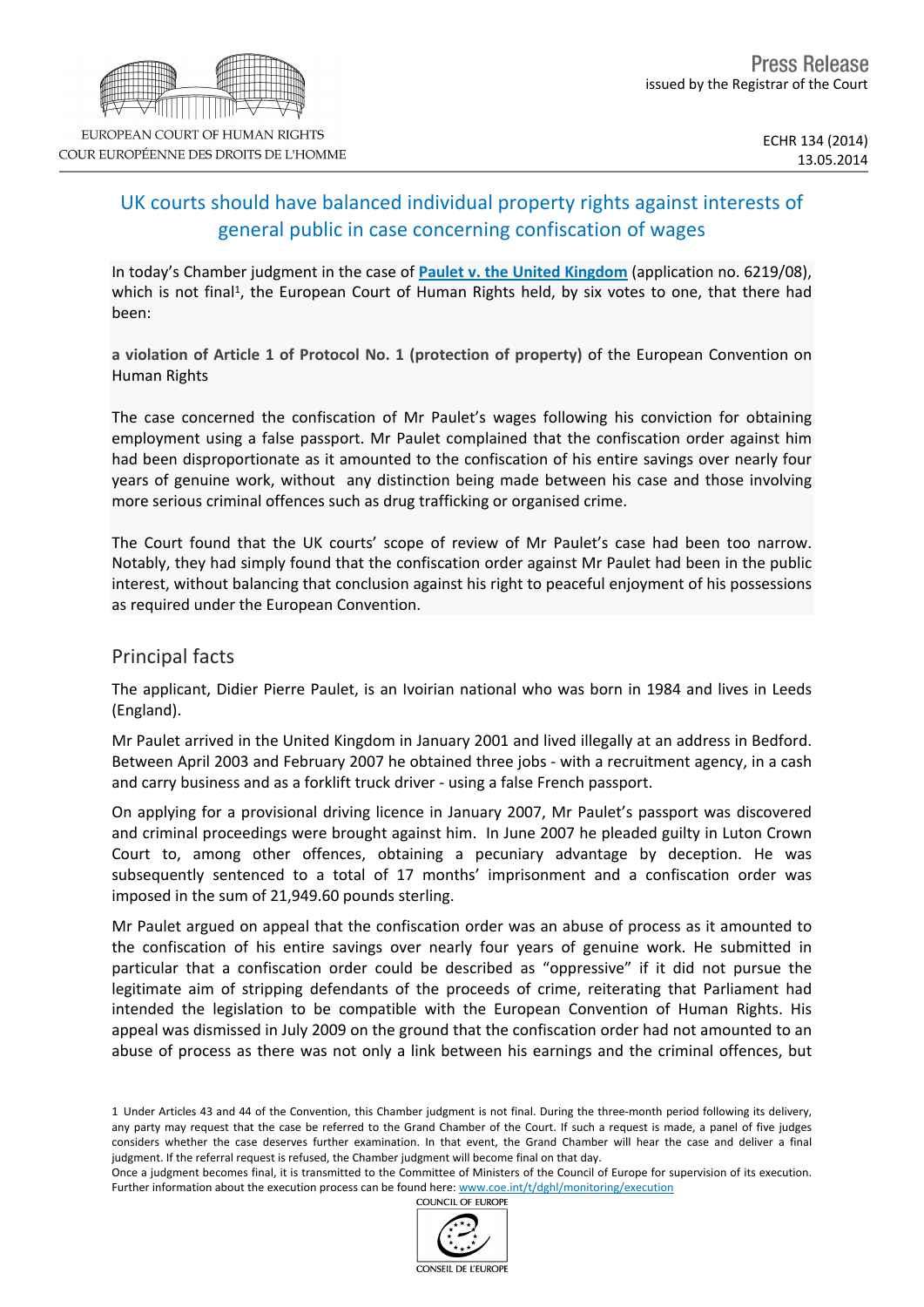also a wider public interest in confiscation as he had deliberately circumvented the prohibition against him seeking employment in the UK.

Ultimately, in October 2009 the Court of Appeal refused to certify a point of law of general public importance meaning Mr Paulet could not apply for permission to appeal to the Supreme Court.

Enforcement proceedings have since been brought against Mr Paulet.

## Complaints, procedure and composition of the Court

Relying on Article 1 of Protocol No. 1 (protection of property) to the European Convention on Human Rights, Mr Paulet complained that the confiscation order against him had been disproportionate, submitting that his case should have been distinguished from cases involving more serious criminal offences such as drug trafficking or organised crime.

The application was lodged with the European Court of Human Rights on 4 February 2008.

Judgment was given by a Chamber of seven judges, composed as follows:

Ineta **Ziemele** (Latvia), *President*, George **Nicolaou** (Cyprus), Ledi **Bianku** (Albania), Nona **Tsotsoria** (Georgia), Zdravka **Kalaydjieva** (Bulgaria), Paul **Mahoney** (the United Kingdom), Krzysztof **Wojtyczek** (Poland),

and also Françoise **Elens-Passos**, *Section Registrar.*

## Decision of the Court

### Article 1 of Protocol No. 1 (protection of property)

It was not in dispute that the confiscation order against Mr Paulet had amounted to an interference with his right to peaceful enjoyment of his possessions and that such interference by a State was allowed under the second paragraph of Article 1 of Protocol No. 1 to "control the use of property to secure the payment of penalties". The Court had to consider, however, whether the proceedings as a whole had given Mr Paulet a reasonable opportunity to put his case to the competent authorities so that they could establish a fair balance between the conflicting interests at stake, namely Mr Paulet's right to protection of his property and the requirements of the general interest.

The Court noted that Mr Paulet had argued before the national courts that a confiscation order would be "oppressive" or an "abuse of process" under domestic law if the benefit figure could properly be described as "disproportionate", either in the traditional sense used in criminal proceedings or in the language of the Convention. The Court of Appeal held that the confiscation order was not an "abuse of process" as the appropriate link between Mr Paulet's earnings and his criminal offences, in the context of the wider public interest, was plainly established.

The Court accepted that at the time the applicant brought his complaint before the domestic courts, it had been appropriate for him to argue it as he did. In this regard, it noted that it was only in 2012, while giving judgment in another confiscation case (*R. v. Waya*), that the UK Supreme Court found that it would be preferable under British law to analyse confiscation cases in terms of proportionality under Article 1 of Protocol No. 1 than for complainants to invoke the concept of "abuse of process".